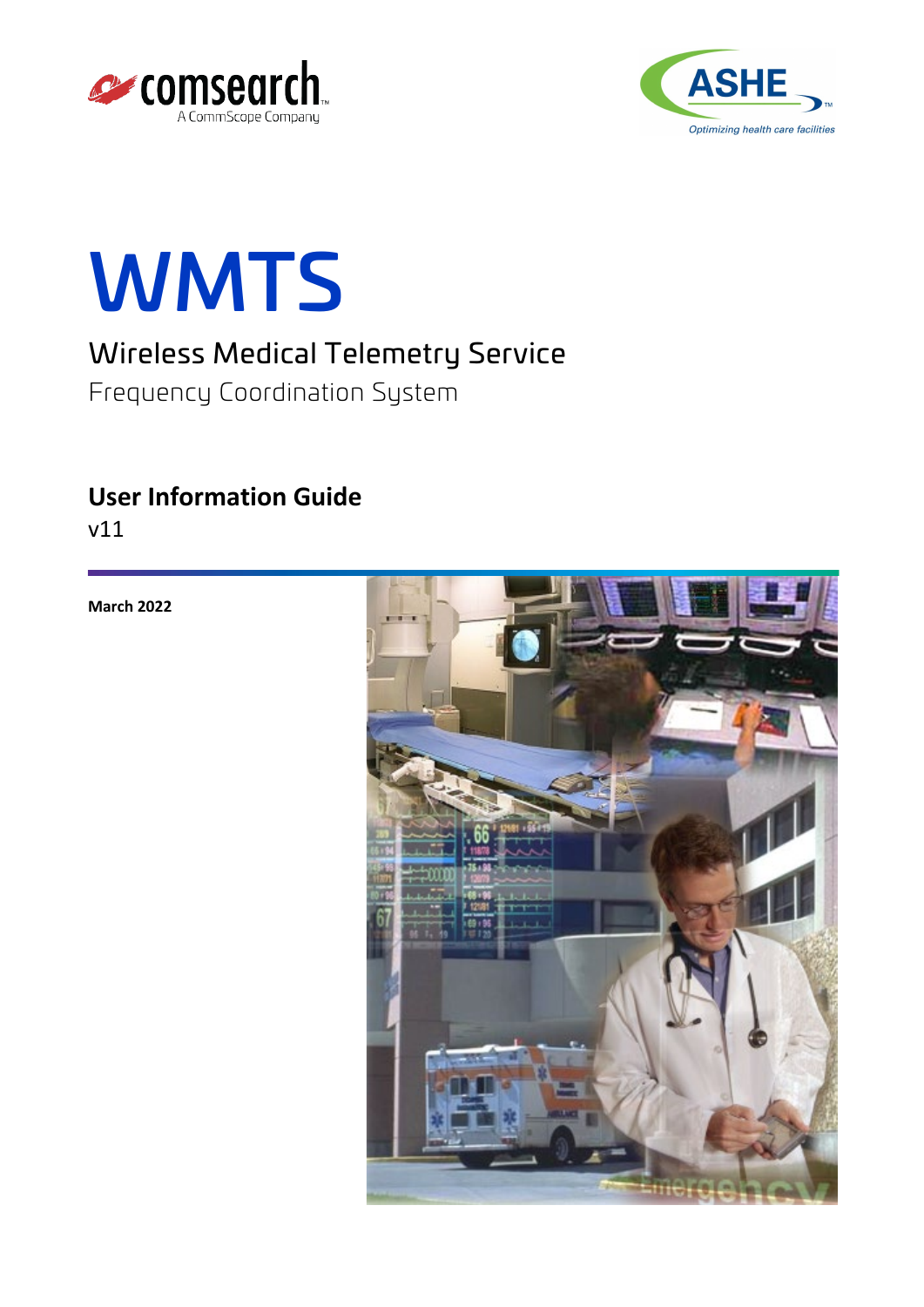



# **Table of Contents**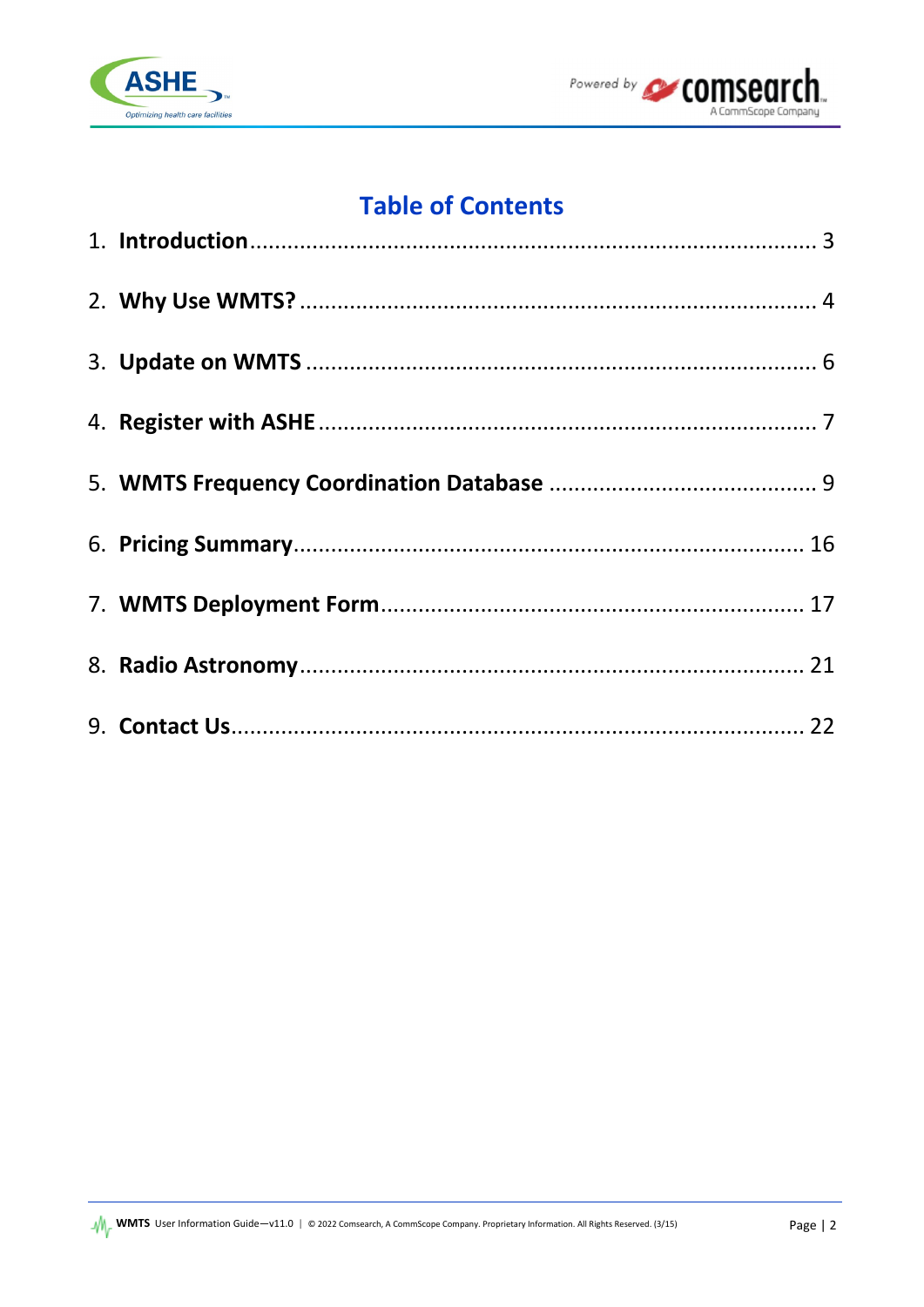



## <span id="page-2-0"></span>**1. Introduction**

In response to growing concerns about interference resulting from new digital television transmitters, low power television transmitters, paging stations, and greater use of private land mobile radio equipment, the Federal Communications Commission (FCC) has done the following:

- Established the Wireless Medical Telemetry Service (WMTS), dedicating bands of frequencies to promote interference-free operation of medical telemetry systems,
- Appointed ASHE as the Frequency Coordinator for the WMTS bands,
- Mandated that all transmitters operating in the WMTS bands must be registered with ASHE to ensure interference-free operation. Section 95.1111(a) of the FCC's rules states, "Prior to operation, authorized health care providers who desire to use wireless medical telemetry devices must register all devices with a designated frequency coordinator."

ASHE has selected Comsearch as their technical partner in providing frequency coordination services in the WMTS bands. Comsearch will provide a broad range of services to ASHE and its members including development of a WMTS device database and device registration capabilities.

In this guide, you will find out why WMTS is important to hospitals and how the WMTS Frequency Coordination Database can help you protect your patients.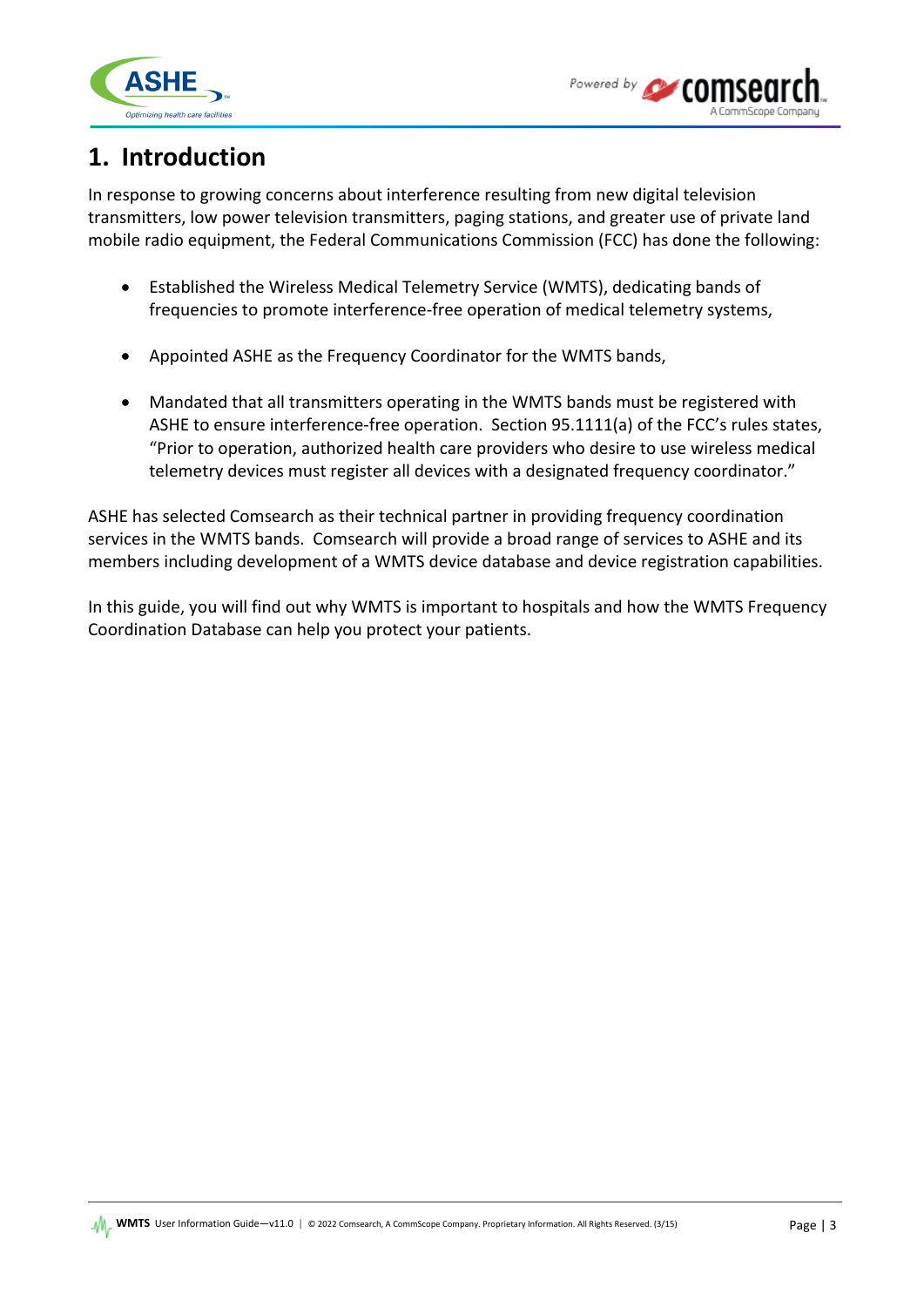



## <span id="page-3-0"></span>**2. Why Use WMTS?**

In the US, wireless medical telemetry can be found in the following spectrum blocks:

- Wireless Medical Telemetry Service (WMTS)
- TV, Private Land Mobile Radio Service (PLMRS), Paging and the Personal Radio Service
- Industrial, Scientific and Medical (ISM)

**So, why use WMTS?** The considerations for use of each band are listed below.

### **WMTS (608-614 MHz, 1395-1400 MHz, 1427-1432 MHz)**

- This is the only designated frequency spectrum for medical telemetry systems
- You are protected from interference due to other wireless devices
- There are comparatively fewer interference sources
- Both the FCC and FDA encourage use of WMTS
- New FCC-approved equipment permitted (the FCC will not approve new equipment for use in the TV & PLMRS bands)
- Frequencies are coordinated to ensure interference-free operation

### **TV and PLMRS (174-216 MHz, 450-608 MHz, 614-668 MHz)**

- No interference protection. Hospitals must accept interference or shut down if causing interference
- Hundreds of thousands of existing PLMRS devices such as mobile radios or walkie-talkies used by policemen, firemen, taxicabs, and delivery trucks (see Figure 1)
- Tens of thousands more PLMRS devices expected in the future
- High power operations already permitted in portions of the PLMRS spectrum with more high power operations permitted in the future
- Interference from mobile operations is unpredictable
- New Digital TV stations commencing operation daily
- The FCC will not approve equipment after October 2002
- Frequencies are not coordinated



**Figure 1:** Typical PLMRS device, a Walkie-Talkie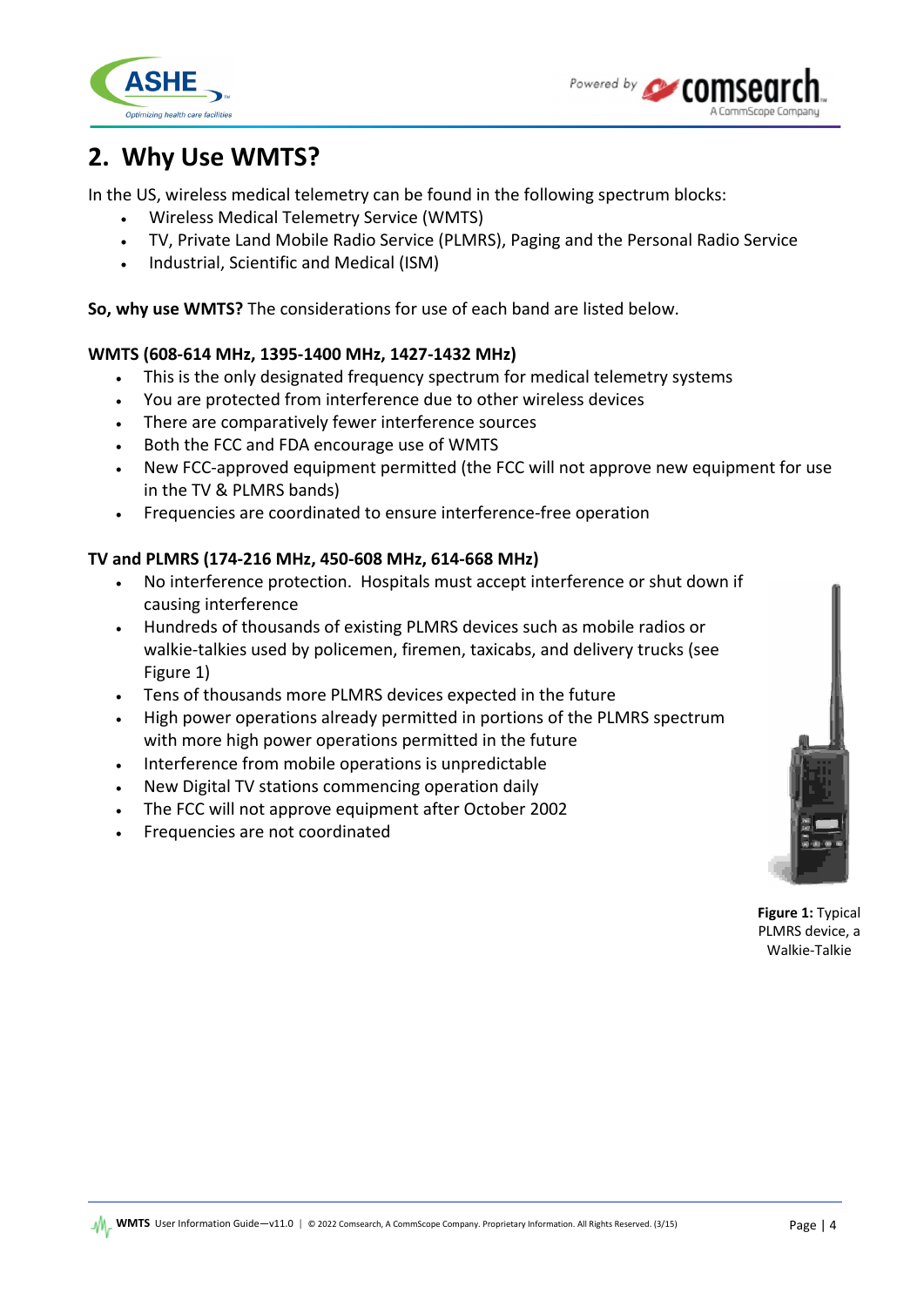



### **ISM (2400-2483 MHz)**

- No interference protection. Hospitals must accept interference
- Millions of existing operations including wireless LANs and microwave ovens (see Figure 2)
- Increased interference potential with popularity of wireless networking technologies
- Frequencies are not coordinated



**Figure 2:** Wireless LAN Components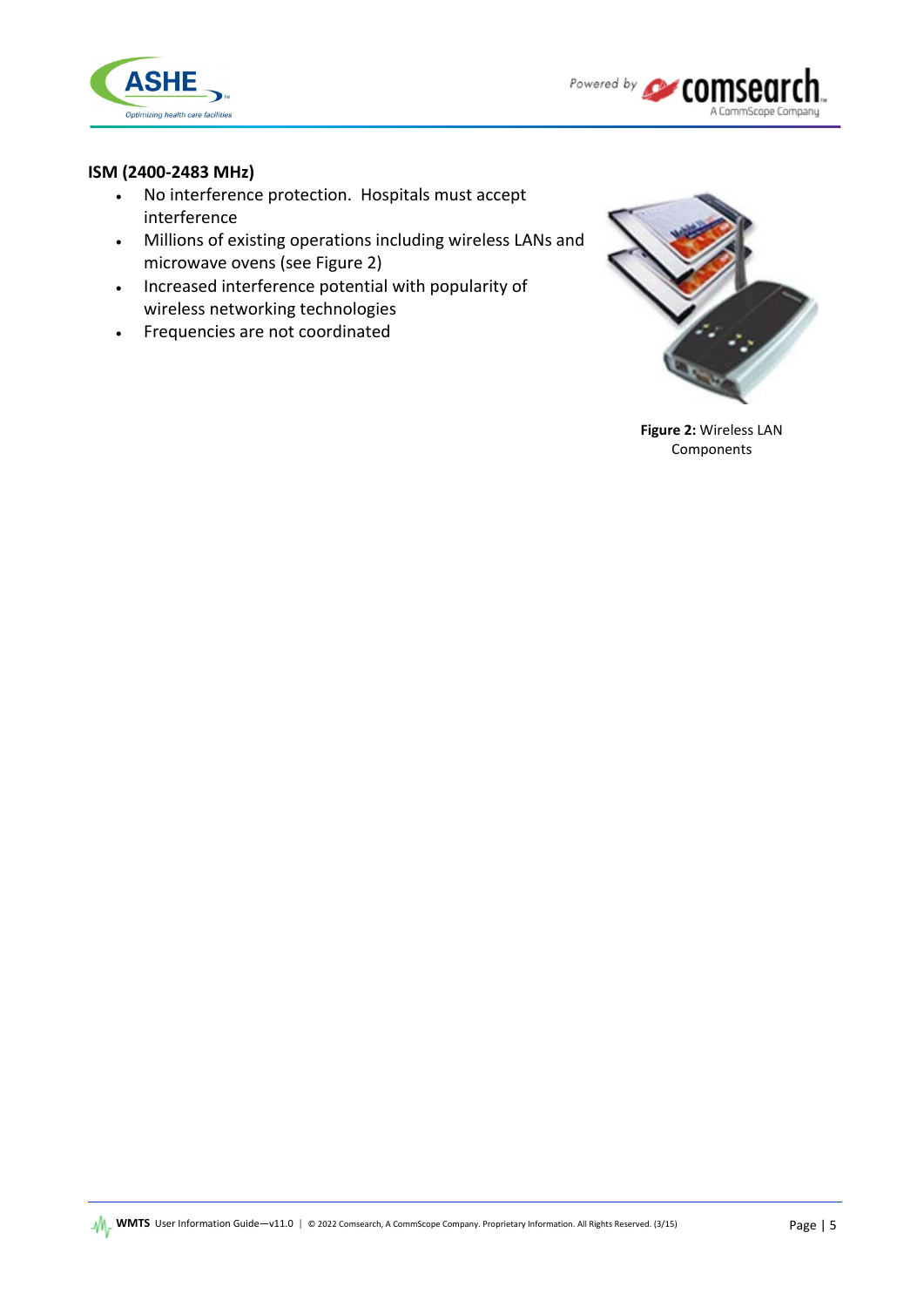



## <span id="page-5-0"></span>**3. Update on WMTS**

Your medical telemetry system is sharing spectrum with other wireless systems.

#### **Know what's out there**

Statistics on non-telemetry operations are listed in the table below.

| <b>BAND</b>                              | <b>PRIMARY USERS</b>                                                                                            | <b>NATIONWIDE STATISTICS</b><br>(As of November 2002)                                                                     |  |
|------------------------------------------|-----------------------------------------------------------------------------------------------------------------|---------------------------------------------------------------------------------------------------------------------------|--|
| 174-216 MHz, 470-608<br>MHz, 614-668 MHz | TV Channels 7-36 & 38-46<br><b>PLMRS</b><br>Paging<br><b>Auxiliary Broadcast</b>                                | 643 licensed DTV stations<br>1045 potential future DTV stations<br>28,000 PLMRS licenses                                  |  |
| 450-460 MHz                              | <b>PLMRS</b><br>Paging<br><b>Auxiliary Broadcast</b><br><b>Maritime Mobile</b><br><b>Personal Radio Service</b> | 230,000 PLMRS licenses<br>4,000 Paging licenses<br>Note: The average number of PLMRS<br>license grants per year is 41,000 |  |
| 460-470 MHz                              | <b>PLMRS</b><br><b>Personal Radio Service</b>                                                                   | 622,000 PLMRS licenses<br>Note: The average number of PLMRS<br>license grants per year is 102,000                         |  |
| 608-614 MHz                              | <b>WMTS</b><br>Radio Astronomy                                                                                  | 13 Radio Astronomy Sites                                                                                                  |  |
| 1395-1400 MHz                            | <b>WMTS</b>                                                                                                     |                                                                                                                           |  |
| 1427-1432 MHz                            | <b>WMTS</b><br><b>Utility Telemetry</b>                                                                         | 40+ Utility Telemetry Licenses                                                                                            |  |

### **Primary Users of Medical Telemetry Spectrum**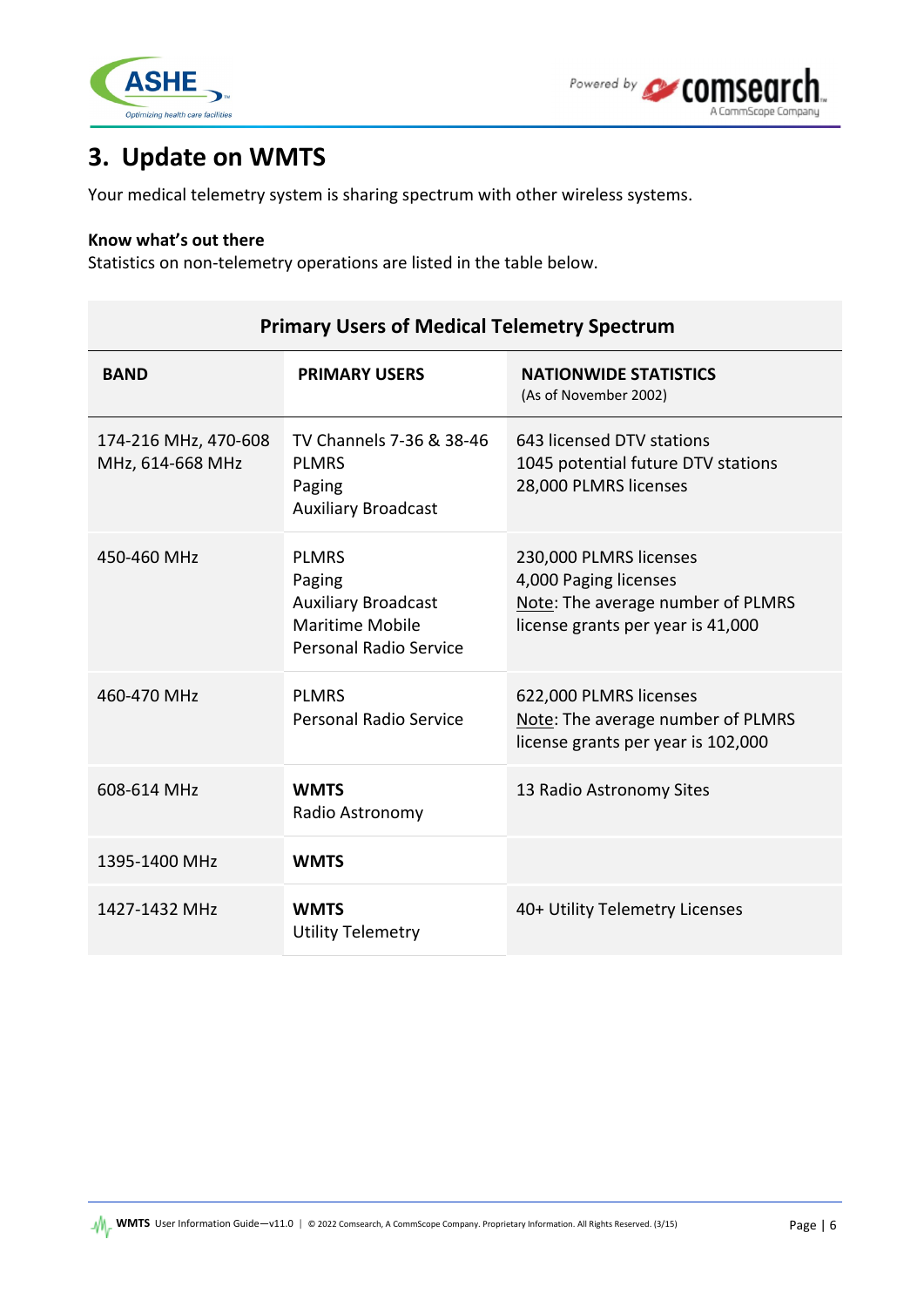



## <span id="page-6-0"></span>**4. Register with ASHE**

WMTS is the **only** frequency spectrum designated exclusively for medical telemetry systems. Telemetry systems operating within this spectrum **and** registered with ASHE can be protected from harmful interference. Hospitals and equipment vendors deploying product in the WMTS bands **must** ensure that device registration has been completed before the equipment is commissioned.

### **Facility Registration – Step 1 of 2**

In order to access the WMTS Frequency Coordination Database, you must first establish an account a[t www.wmtssearch.com.](https://www.wmtssearch.com/) You will need to provide information on the hospital or main facility where medical telemetry equipment will be installed. You must also pay a one-time administrative fee to establish an account.

### **Device Registration – Step 2 of 2**

After an account is established, you must register your WMTS devices in the WMTS Frequency Coordination Database. You can access the database from ASHE's website or through [www.wmtssearch.com.](https://www.wmtssearch.com/) Once in the WMTS database, you will be prompted to do the following: enter site and equipment information, perform a frequency search, select frequencies and download a certificate of coordination. See the WMTS Deployment Form section of this guide for specific information required to enter the deployment. There is no charge to perform a frequency search. However, once you select frequencies, your deployment will be entered into the database and you will be charged a device registration fee (please see the Pricing Summary section). The registration fee will be charged for each deployment.

You have two payment options: Credit Card or Purchase Order. A credit card transaction is processed immediately and you receive a certificate for your deployment right away. A purchase order transaction is also processed immediately BUT your certificate will become invalid if Comsearch does not receive a fax with the PO number within two days of the transaction. The purchase order should be made out to Comsearch. If you need any additional information for payment, please contact [wmtssupport@comsearch.com](mailto:wmtssupport@comsearch.com?subject=WMTS%20Registration%20Help) or call Comsearch at 1-800-318-1234.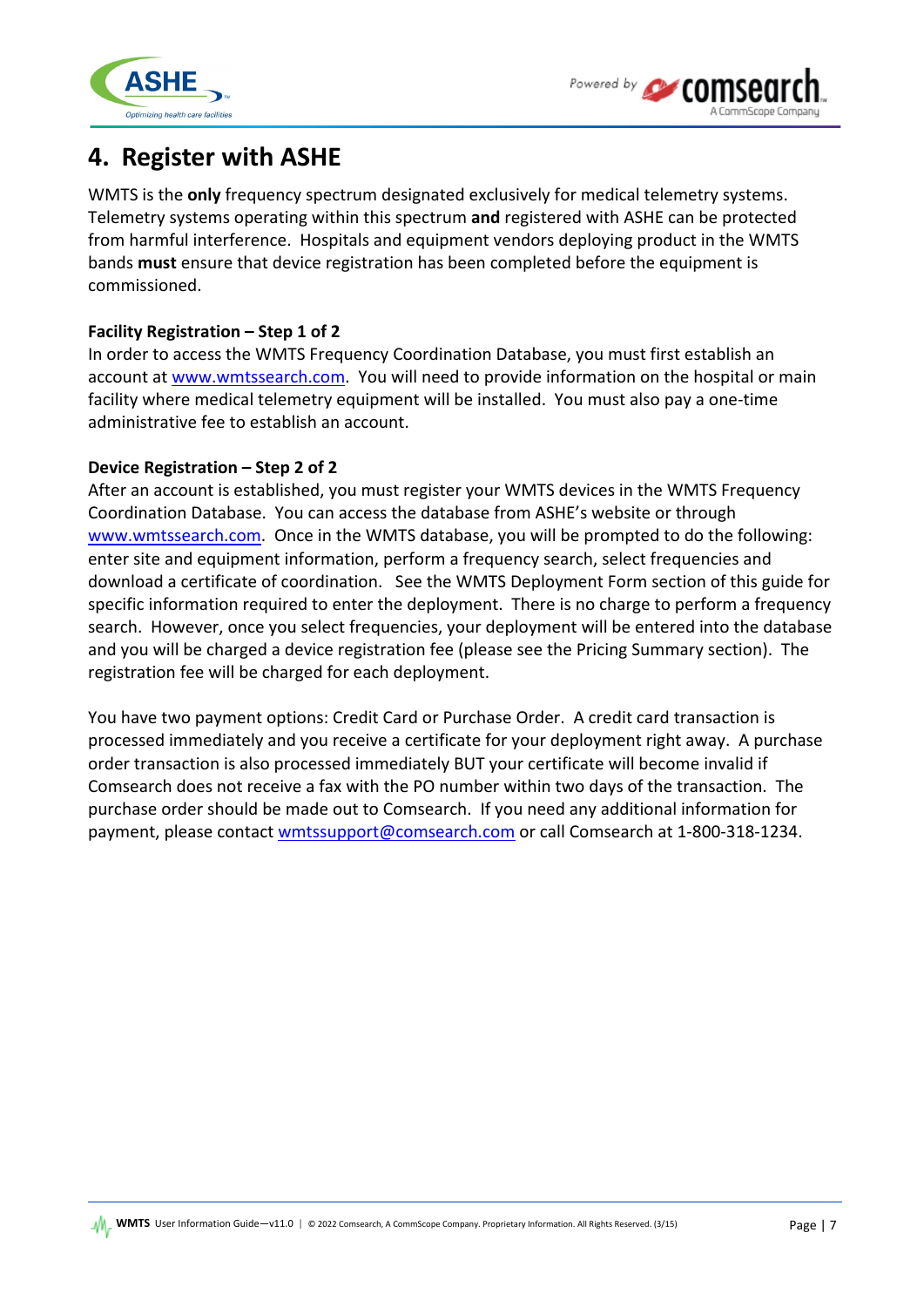



### *SO WHY REGISTER?*

**RISK** - Protect your patients' vital telemetry data from being corrupted due to interference from other telemetry systems and from digital TV systems. Data corruption due to interference can cause entire telemetry systems to fail, leaving your critically ill patients with no monitoring at all. Registration with ASHE helps to ensure that your telemetry units are protected from harmful interference.

**IT'S THE LAW** - The FCC requires that all WMTS transmitters be registered with ASHE. See Section 95.1111 of the FCC Rules. If you don't register, not only are you subject to being interfered with, *the FCC can also shut your system down*.

**WIRELESS PLANNING** - Registration is a key part of wireless planning, which is essential for proper interference-free operation of any wireless investment, especially a WMTS system.

**PROTECTION** - The operating frequencies of registered telemetry units will be considered in other hospitals' analyses, thus providing a greater margin of interference protection.

**INVENTORY MANAGEMENT** - Use the database to help keep an inventory of your WMTS deployments. This can also help to manage Electromagnetic Interference and Compliance (EMI/EMC) issues throughout the hospital.

**MONITOR OTHER WMTS ACTIVITY** - Users can get equipment manufacturer and model information as well as hospital contact information for any WMTS system that could affect a particular deployment.

**SUPPORT** - You get immediate access to specialists who can help to better understand the FCC rules and explain this process.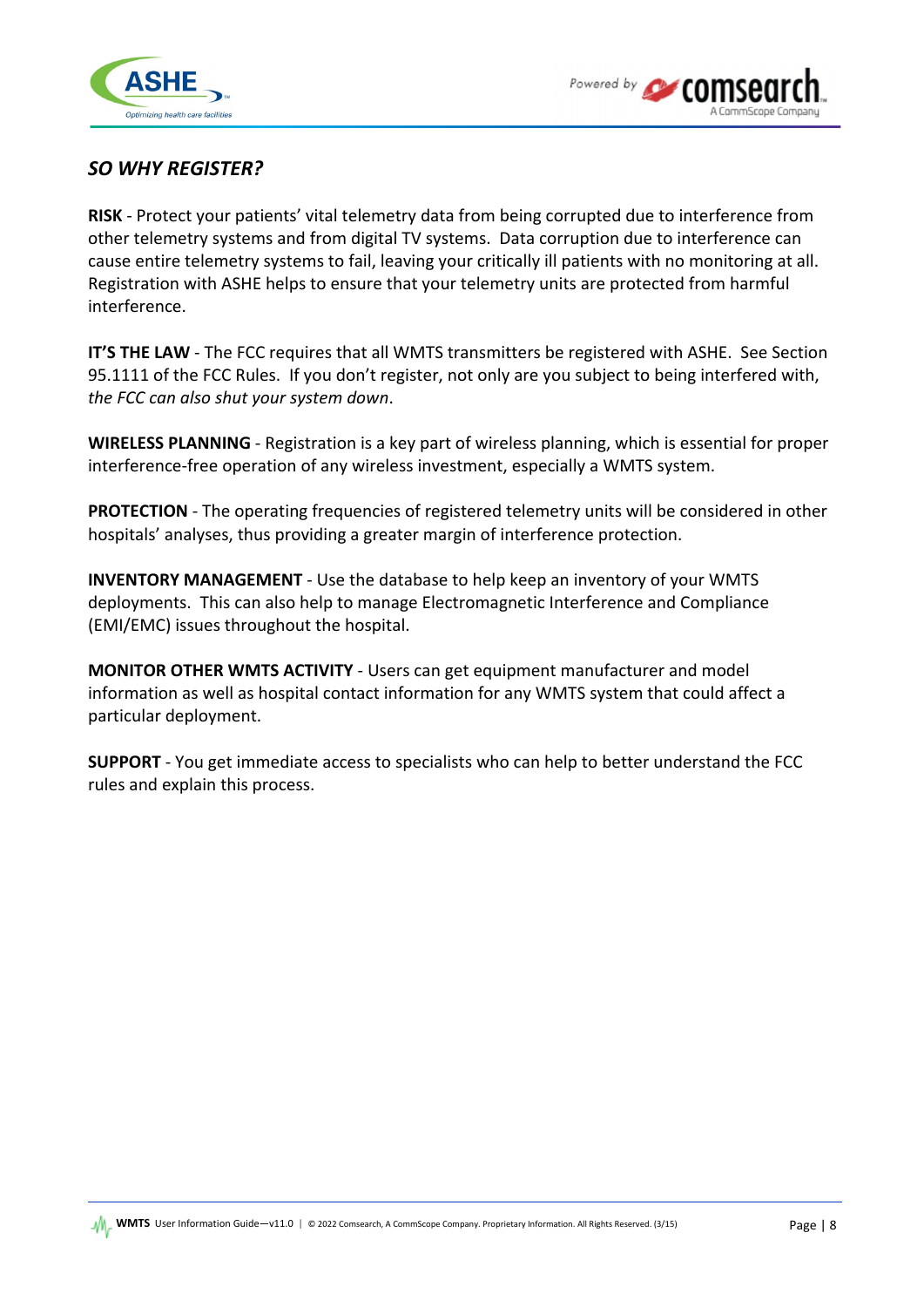



## <span id="page-8-0"></span>**5. WMTS Frequency Coordination Database**

Please enter the URL below to access the WMTS Frequency Coordination Database:

### **[www.wmtssearch.com](https://www.wmtssearch.com/wmts/controller)**

|           | <b>ASHE</b><br>Optimizing health care facilities |                  | <b>WMTS Frequency Coordination System</b>        | Powered by <b>CALCOMCA</b><br>A CommScope Company |
|-----------|--------------------------------------------------|------------------|--------------------------------------------------|---------------------------------------------------|
| Main Menu | About Us                                         | <b>Resources</b> | Contact Us                                       | Logout                                            |
|           |                                                  |                  | <b>Main Menu</b>                                 |                                                   |
|           |                                                  |                  | Add a New WMTS Deployment                        |                                                   |
|           |                                                  |                  | View / Modify / Delete Existing WMTS Deployments |                                                   |
|           |                                                  |                  | <b>Update Installation Date</b>                  |                                                   |
|           |                                                  |                  | <b>Additional Comsearch Services</b>             |                                                   |
|           |                                                  |                  | <b>Manage Account</b>                            |                                                   |

**Figure 3:** Main Menu in the WMTS Frequency Coordination Database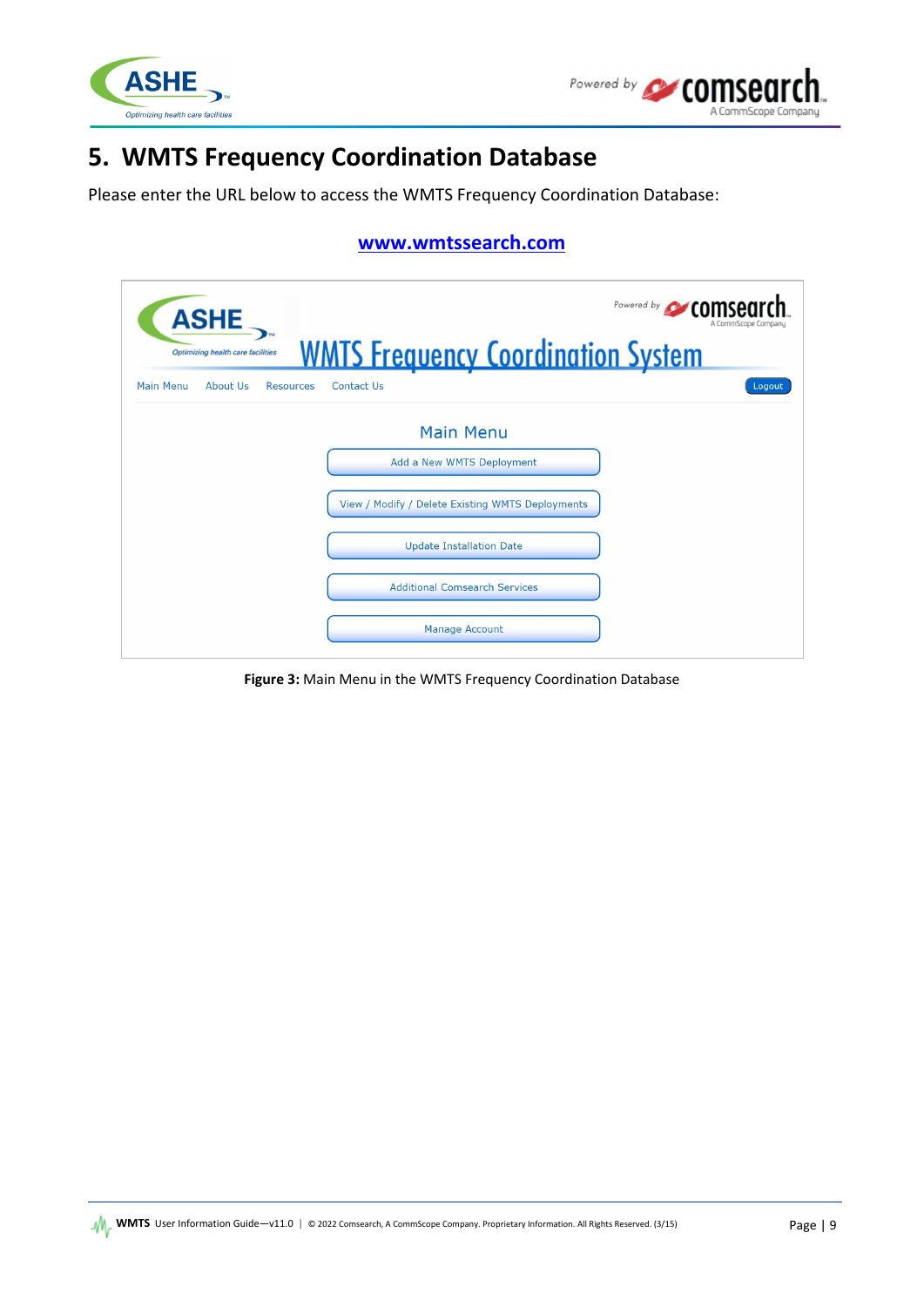



## **Using the WMTS Frequency Coordination Database**

Performing a search and selecting frequencies is simple. Based upon your login information, the software knows your associated hospitals. Then, using a feature in the database called the "Facility Finder", you can display all hospitals registered under your login. Simply select the hospital where the deployment is to be installed, and the software will return the hospital's address. Next, select the WMTS frequency band (608-614 MHz, 1395-1400 MHz, or 1427-1432 MHz) where equipment will operate. *Note*: If your equipment will operate in multiple bands, you will need to enter each band separately. From here you provide specific information regarding the deployment – see the WMTS Deployment Form section for a list of the specific fields.

Assuming all the information is correct, you can then click a button to perform the frequency search. The results of the frequency search will indicate what other systems are operating within the search radius. Depending on the frequency band, the search results return information on other WMTS systems, adjacent channel TV stations, radio astronomy receivers, and utility telemetry stations. You can change search parameters if you like and rerun the search.

When ready to select frequencies, you can click a button that takes you to a list of frequencies. The frequencies are labeled as being available or having potential conflicts. In most cases all frequencies will be available; however, in some instances, some of the frequencies may be indicated as having potential conflicts. This will happen if one of the following is found within the search radius:

- Existing co-channel WMTS deployment
- Radio astronomy facility
- Channel 36 or 38 television station
- Utility telemetry (fixed & mobile) station

In the unlikely event that there are potential conflicts, you can select those frequencies that do not have conflicts. If all frequencies show conflicts, you can still select a conflicted frequency, but you should also contact your equipment vendor or another third party to perform a thorough assessment of the interference potential. However, if the conflicts result from proximity to radio astronomy or utility telemetry devices, there are some additional steps.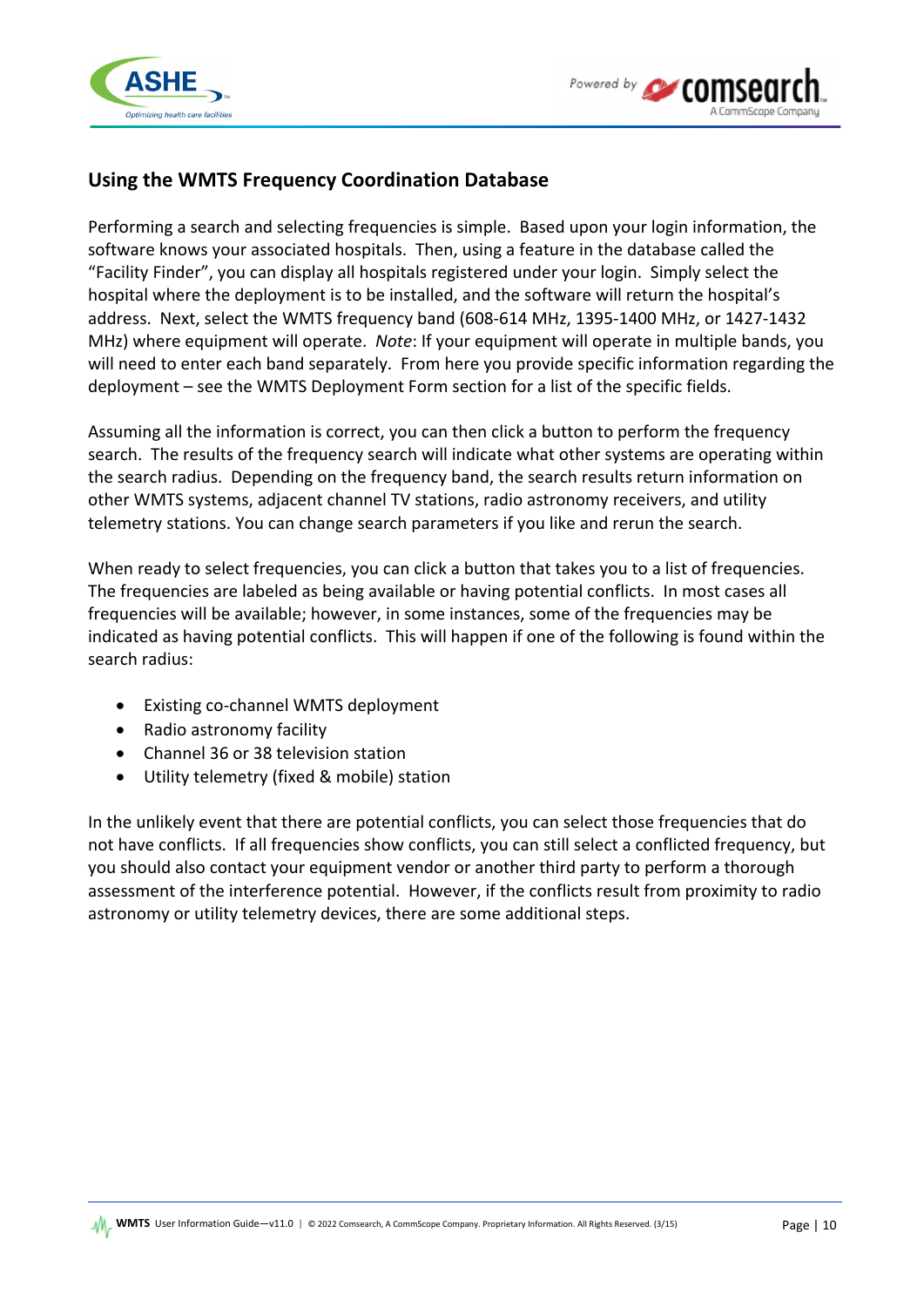



### **Radio Astronomy Coordination**

The 608 – 614 MHz band is shared by radio astronomy in several remote areas of the country. Radio astronomy sites such as the one shown in Figure 4 are used to map the radio energy coming from the distant reaches of the universe. Consequently, these sites are highly sensitive to energy that could come from a nearby transmitter such as those used for WMTS. Thus, the FCC requires that ASHE coordinate WMTS usage with radio astronomy for deployments that fall within these areas. Figure 5 shows the locations of the thirteen radio astronomy sites in the US, as well as a protected area around each site. A detailed list of the radio astronomy sites can be found at the end of this user guide.



**Figure 4:** Typical radio astronomy site located in Socorro, NM (Image courtesy of NRAO/AUI)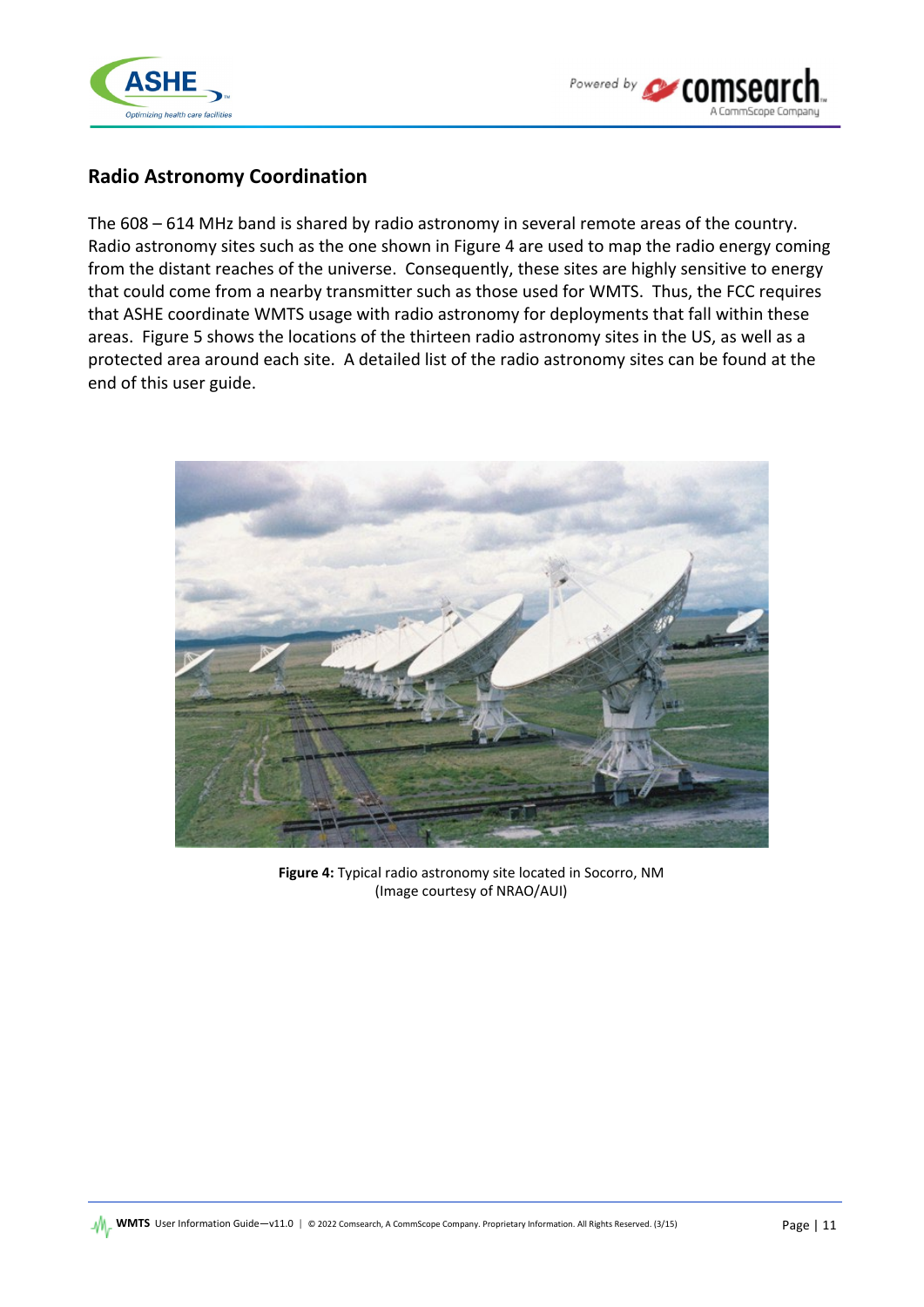



**Figure 5:** Radio astronomy sites in the 608 – 614 MHz band

There is a fee for radio astronomy coordination, and it is charged only if the deployment falls within one of these protected areas (please see the Pricing Summary section). This type of coordination requires acknowledgement from the radio astronomy site that there will be no interference from the proposed WMTS deployment. Therefore, no such WMTS deployments are allowed to proceed without approval from the spectrum manager at the radio astronomy site. ASHE performs this coordination with the appropriate spectrum manager and will let you know immediately once approval is received.

### **Utility Telemetry Coordination**

The 1427-1432 MHz band requires unique frequency coordination because of existing licensed utility telemetry devices in the band. The FCC devised a band-segmentation scheme to accommodate both WMTS and utility telemetry deployments. The key aspect of the new band segmentation rules is a band-flip in 7 geographic areas where there is Automated Meter Reading (AMR) or other Critical Infrastructure Industry Telemetry (CII Telemetry) users. These areas, defined by counties, are listed below.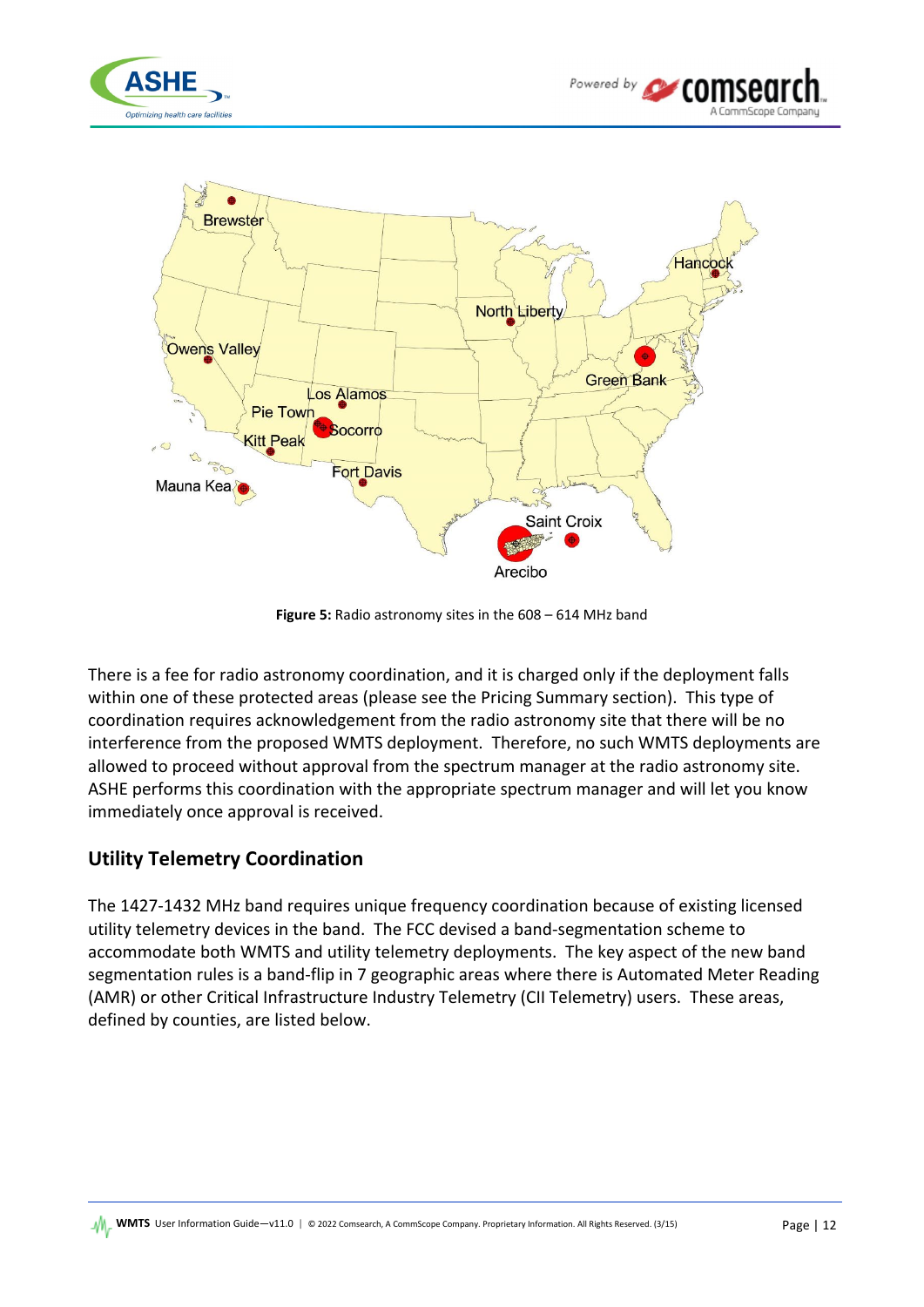

|                         | <b>COUNTIES</b>                                                                                                                                                                                                                                                                                                                                                                     |
|-------------------------|-------------------------------------------------------------------------------------------------------------------------------------------------------------------------------------------------------------------------------------------------------------------------------------------------------------------------------------------------------------------------------------|
| Pittsburgh, PA          | Allegheny, Beaver, Butler, Washington, Westmoreland                                                                                                                                                                                                                                                                                                                                 |
| Washington, DC          | Arlington, Fairfax, Loudoun, Prince William, Montgomery,<br>Charles, Prince George's, and Fauquier counties; cities of<br>Alexandria, Fairfax, Falls Church, Manassas, Manassas Park and<br>the District of Columbia                                                                                                                                                                |
| Richmond - Norfolk, VA  | Chesterfield, Goochland, Hanover, Henrico, Powhatan, Charles<br>City, Dinwiddie, Isle of Wight, James City, New Kent, Prince<br>George, Southhampton, Surrey, Sussex, and York counties;<br>cities of Richmond, Norfolk, Newport News, Hampton, Virginia<br>Beach, Chesapeake, Portsmouth, Suffolk, Colonial Heights,<br>Franklin, Hopewell, Petersburg, Poquoson, and Williamsburg |
| Austin - Georgetown, TX | <b>Williamson and Travis</b>                                                                                                                                                                                                                                                                                                                                                        |
| Battle Creek, MI        | Calhoun                                                                                                                                                                                                                                                                                                                                                                             |
| Detroit, MI             | Oakland, Wayne, Washtenaw, Macomb, Livingston                                                                                                                                                                                                                                                                                                                                       |
| Spokane, WA             | Spokane, WA and Kootenai, ID                                                                                                                                                                                                                                                                                                                                                        |

The WMTS Frequency Coordination Database will let you know if your hospital lies within one of the 7 "carve-out" areas. If your hospital is within one of the 7 areas, you will still have WMTS frequencies to select. However, those frequencies will be different from the frequencies used in other areas of the United States. See below for a detailed depiction of the 1427 – 1432 MHz band plan. As you can see from Figure 6, non-WMTS telemetry devices (licensed under Part 90 of the FCC rules) can share the same spectrum as WMTS, but they will be operating on a secondary basis. Secondary devices must not interfere with primary devices and must accept interference.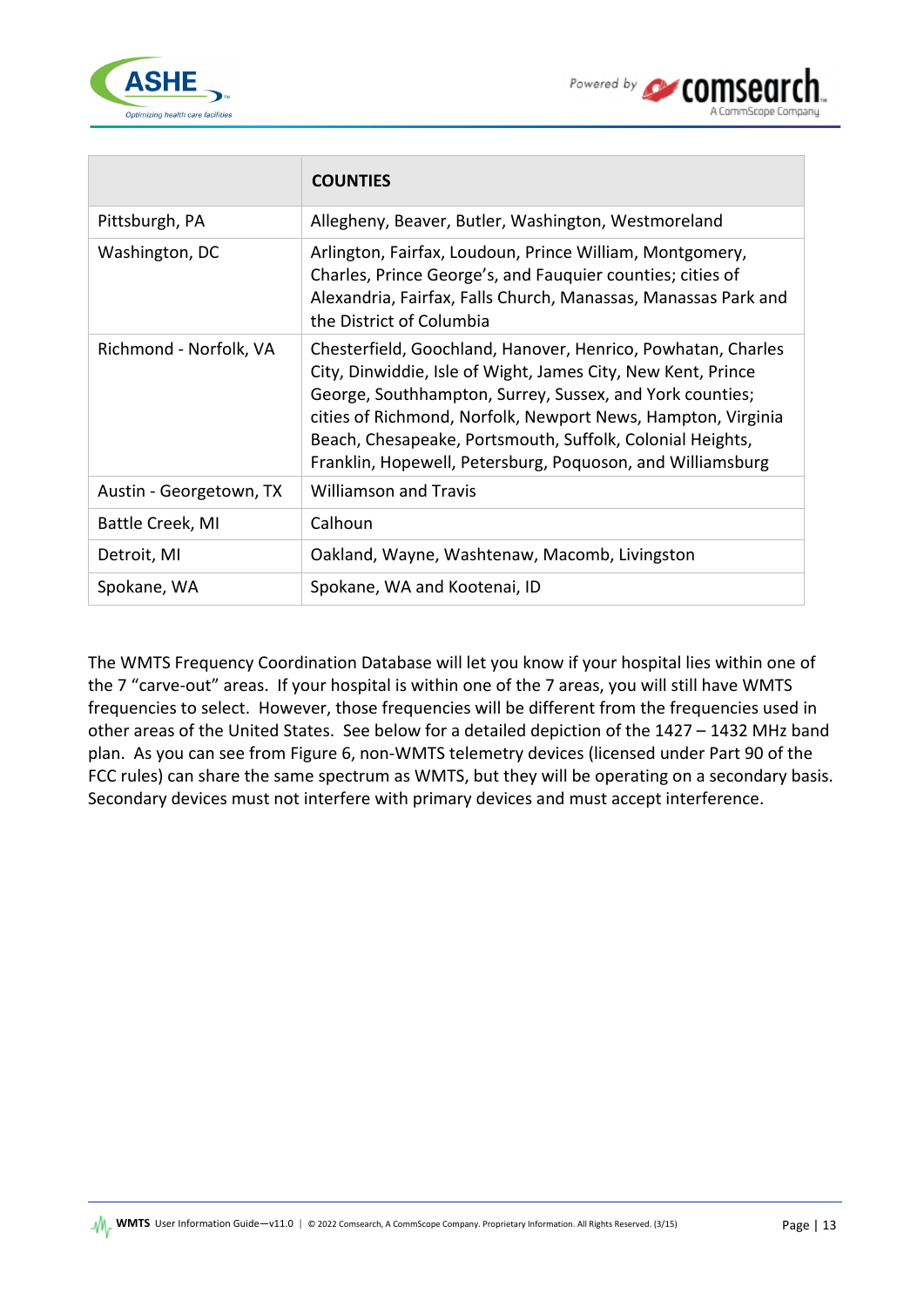





**Figure 6:** 1427 – 1432 MHz Band Plan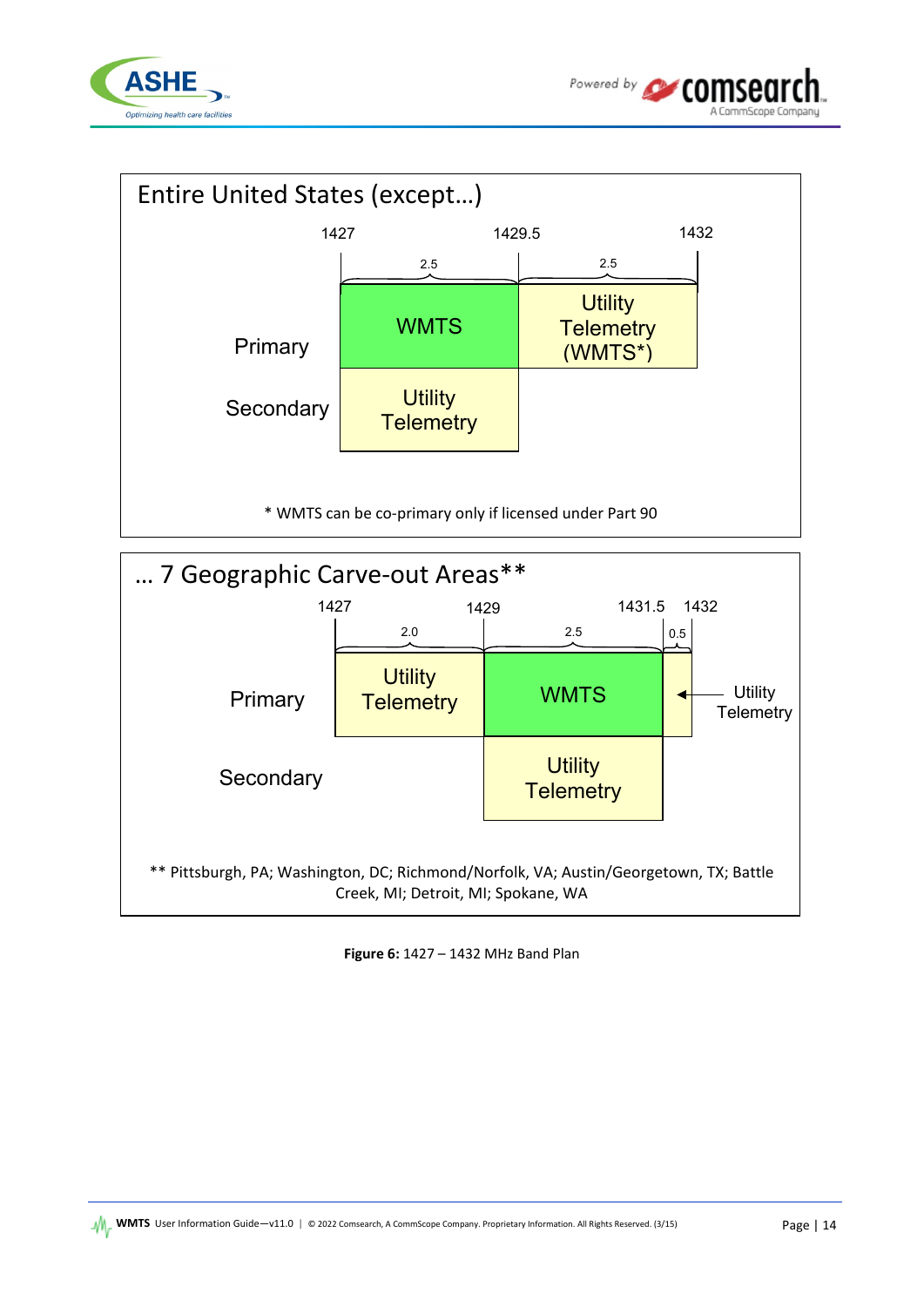



## **Final Steps**

Once you are satisfied with the frequencies you've selected, the next steps are to commit the frequencies to the database, pay the coordination fees, generate the coordination certificate, and update your Installation Date. The coordination certificate contains all the specific information for the deployment, including the specific deployment data and the frequencies selected. The certificate confirms that you have used the WMTS Frequency Coordination Database to select frequencies for the deployment, and that those frequencies have been entered into the database. Please note that the FCC requires you to have the coordination certificate before you activate the system.

### **Frequently Asked Questions**

### **Who can use the system?**

Authorized healthcare providers or equipment vendors can access the database and enter new medical telemetry systems, view their own deployments or modify existing ones.

### **Who is an authorized healthcare provider?**

The FCC has defined an authorized healthcare provider as "A physician or other individual authorized under state or federal law to provide health care services, or any other health care facility operated by or employing individuals authorized under state or federal law to provide health care services, or any trained technician operating under the supervision and control of an individual or health care facility authorized under state or federal law to provide health care services."

### **What is a healthcare facility?**

The FCC has defined a healthcare facility as "…hospitals and other establishments that offer services, facilities and beds for use beyond a 24 hour period in rendering medical treatment, and institutions and organizations regularly engaged in providing medical services through clinics, public health facilities, and similar establishments, including government entities and agencies such as Veterans Administration hospitals; except the term health care facility does not include an ambulance or other moving vehicle."

### **What constitutes a deployment?**

A deployment is defined as a single manufacturer's telemetry system within the healthcare facility. Therefore, a hospital may have multiple deployments that are entered as separate records in the database if they have multiple equipment vendors. The number of medical telemetry transmitters determines the size of a deployment.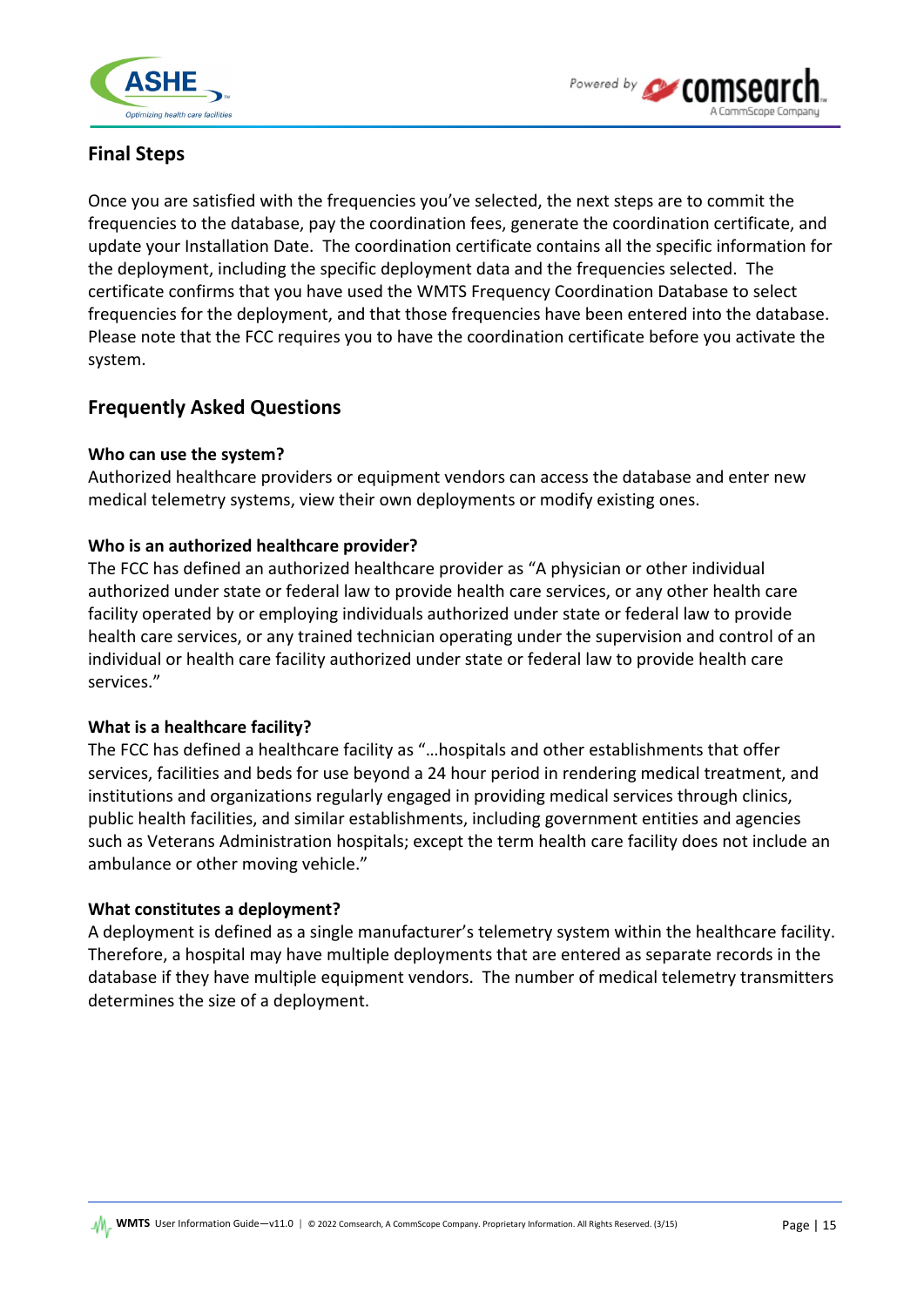



## <span id="page-15-0"></span>**6. Pricing Summary**

The following prices have been established for WMTS frequency coordination services. Please note that these prices are subject to change without notice.

Effective March 15, 2022:

- Account setup: \$300
- 608-6[1](#page-15-1)4 MHz WMTS Frequency Coordination: \$25 per transmitter/access point  $1$
- 1395-1400 MHz WMTS Frequency Coordination: \$[2](#page-15-2)5 per transmitter/access point<sup>2</sup>
- 1427-14[3](#page-15-3)2 MHz WMTS Frequency Coordination: \$35 per transmitter/access point<sup>3</sup>
- Coordination with Radio Astronomy: \$750 per deployment

<span id="page-15-1"></span><sup>1</sup> Minimum \$600; Maximum \$2000 per deployment

<span id="page-15-2"></span><sup>2</sup> Minimum \$600; Maximum \$2000 per deployment

<span id="page-15-3"></span><sup>3</sup> Minimum \$600; Maximum \$2800 per deployment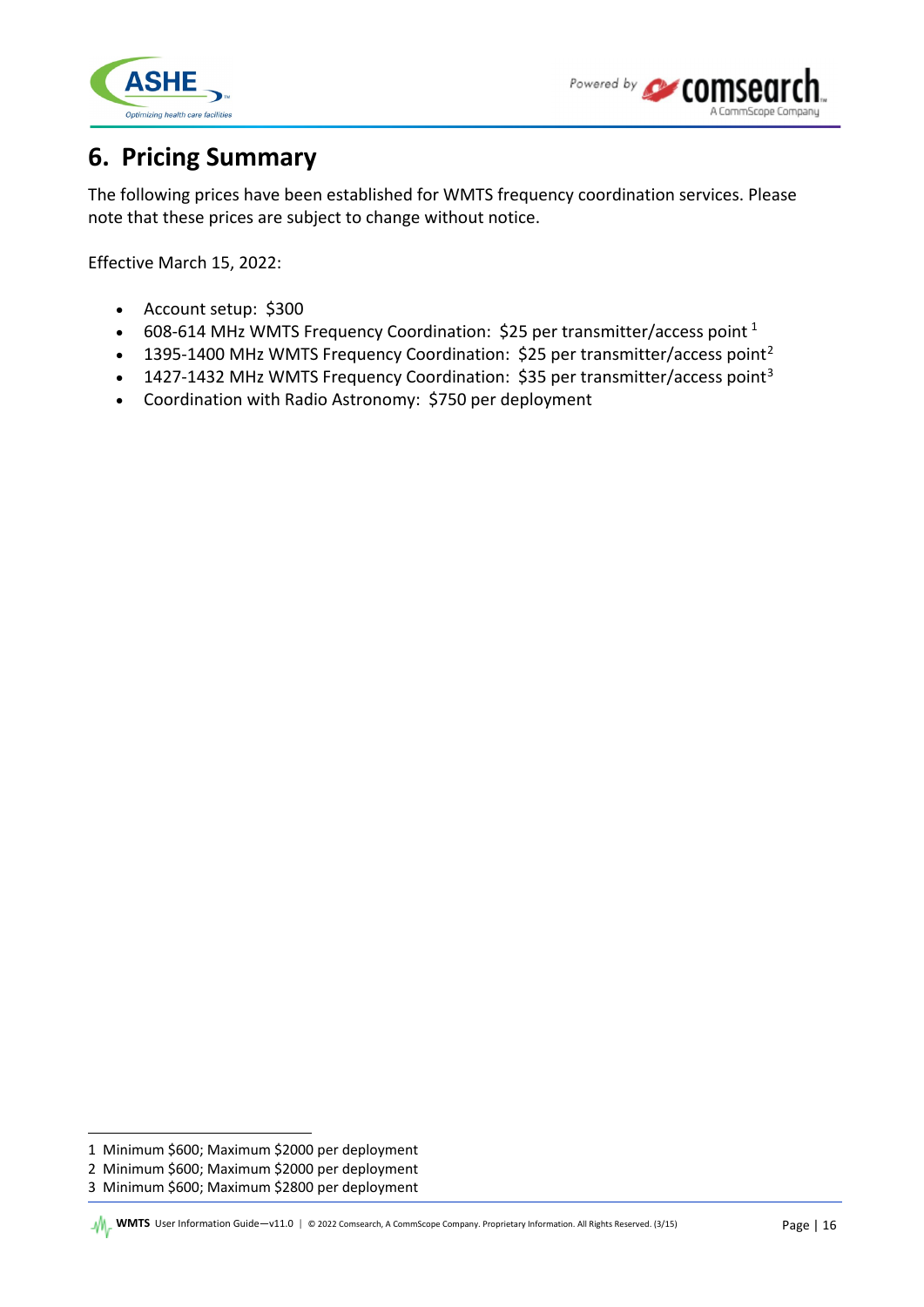



## <span id="page-16-0"></span>**7. WMTS Deployment Form**

On the following pages, we have provided a WMTS Deployment Form that contains the information required for entering a deployment into the database. Please contact your vendor if you are uncertain of any field on the form. We have also included definitions for each deployment field.

**WMTS** User Information Guide—v11.0 | © 2022 Comsearch, A CommScope Company. Proprietary Information. All Rights Reserved. (3/15) Page | 17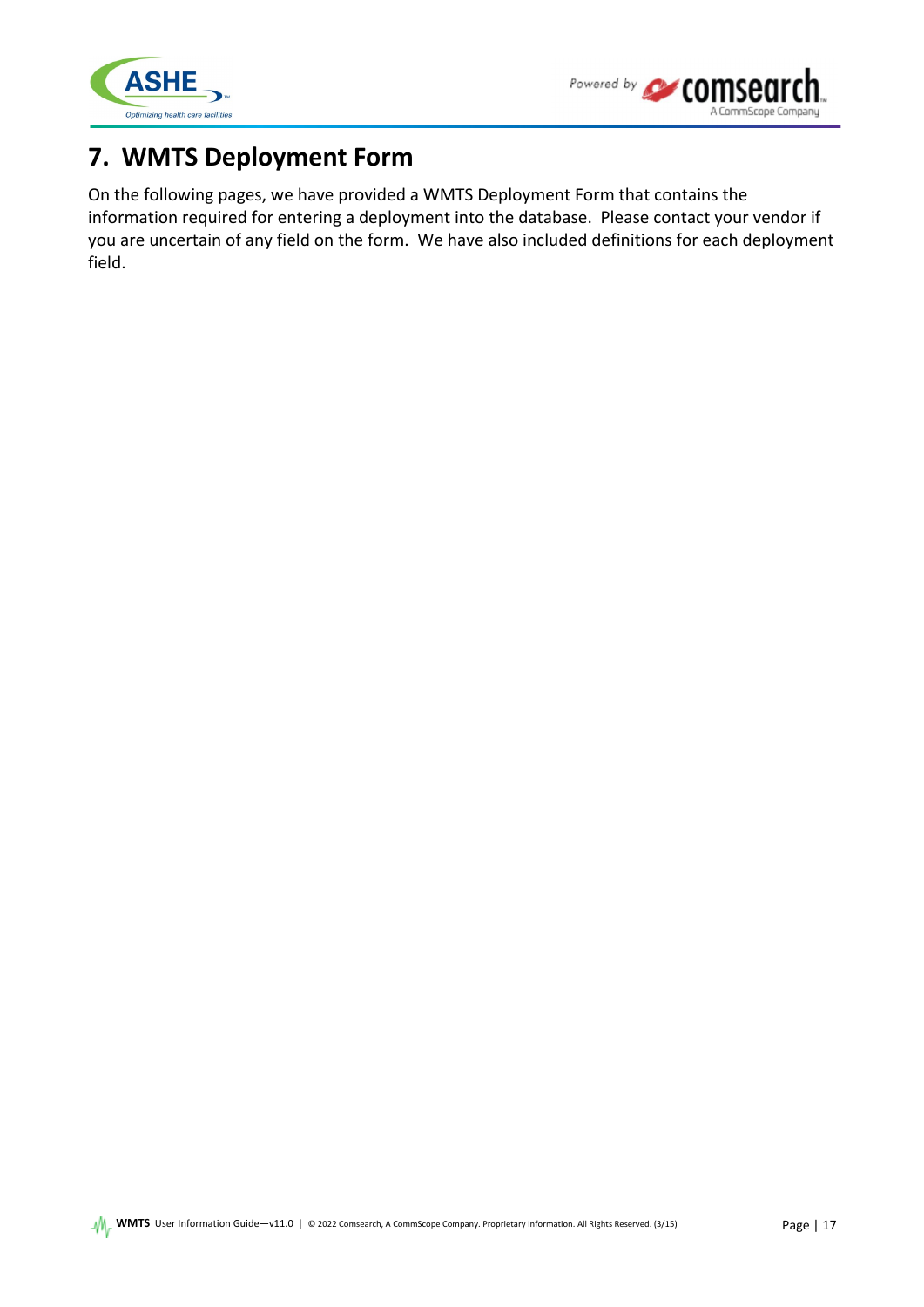



### **WMTS Deployment Form**

[\(www.wmtssearch.com\)](https://www.wmtssearch.com/)

| а. |                                                                                           |  |  |
|----|-------------------------------------------------------------------------------------------|--|--|
| b. |                                                                                           |  |  |
| c. |                                                                                           |  |  |
| d. |                                                                                           |  |  |
| e. | State:____________                                                                        |  |  |
| f. | ZIP Code:______________                                                                   |  |  |
| g. |                                                                                           |  |  |
| h. |                                                                                           |  |  |
| i. | Deployment Type: $\Box$ Permanent $\Box$ Trial                                            |  |  |
| j. |                                                                                           |  |  |
| k. |                                                                                           |  |  |
| I. | Radius of Deployment (m): Max-1000] [Note: Min=50 / Max=1000]                             |  |  |
| m. |                                                                                           |  |  |
| n. |                                                                                           |  |  |
| ο. |                                                                                           |  |  |
| p. |                                                                                           |  |  |
| q. |                                                                                           |  |  |
| r. |                                                                                           |  |  |
| s. | Frequency Range (MHz): $\Box$ 608.0 - 609.5 $\Box$ 1395.0 - 1400.0 $\Box$ 1431.5 - 1432.0 |  |  |
|    | (select all that apply) $609.5 - 611.0$<br>$\Box$ 1427.0 - 1429.0                         |  |  |
|    | $\Box$ 611.0 – 612.5<br>$\Box$ 1429.0 – 1429.5                                            |  |  |
|    | $\Box$ 612.5 – 614.0<br>$1429.5 - 1431.5$                                                 |  |  |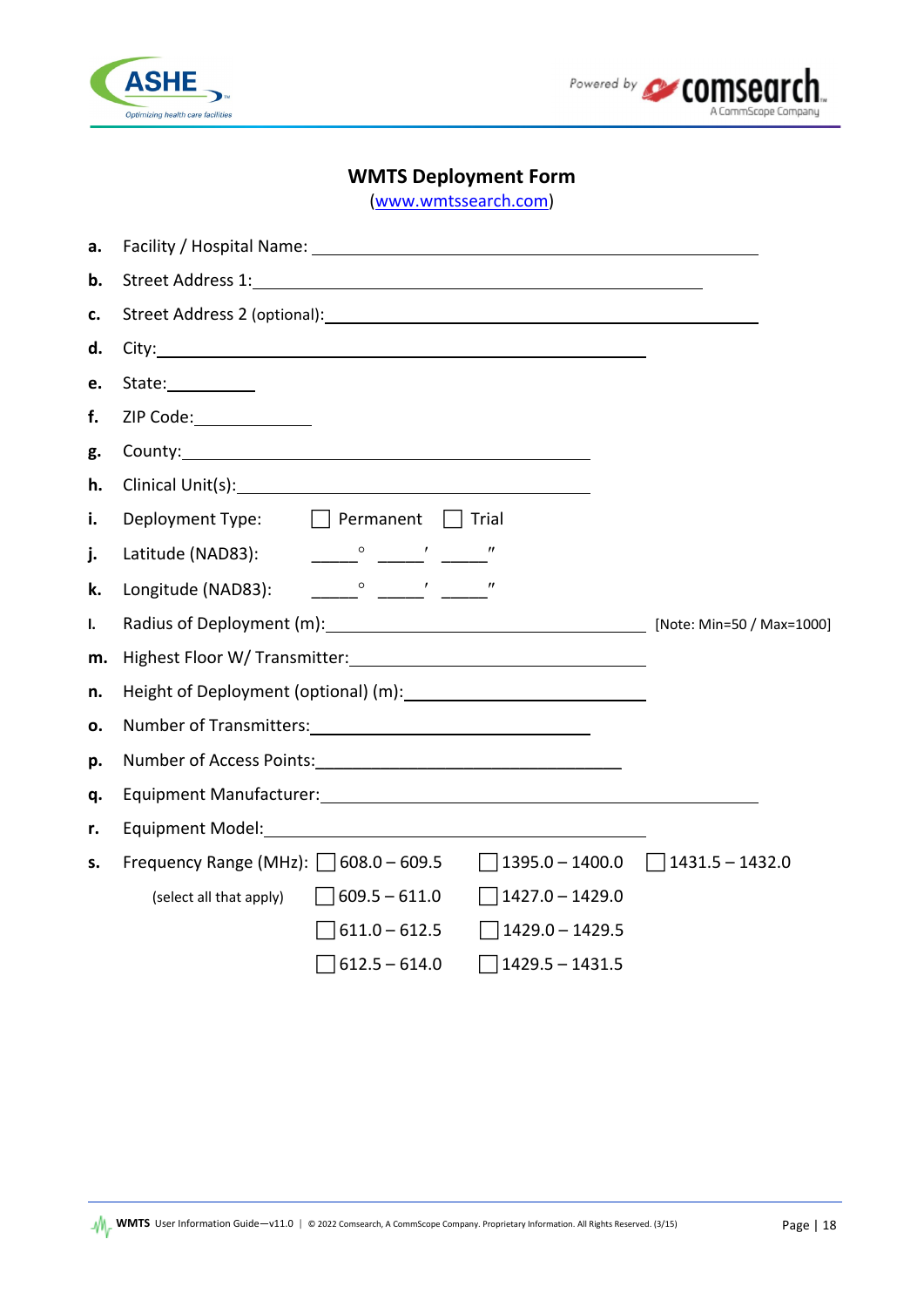



## **WMTS Deployment Form Definitions**

[\(www.wmtssearch.com\)](https://www.wmtssearch.com/)

### **a. Facility / Hospital Name**

The Facility / Hospital Name is the unique name for the facility where your WMTS deployment will be installed.

### **b. – g. Location of the facility**

### **h. Clinical Unit**

The Clinical Unit is a brief descriptive name for the deployment site (Ward name, Floor #, Building name, e.g.)

### **i. Deployment Type**

Your deployment type is "Trial" if the proposed WMTS deployment is a temporary or test system that will only be in the facility for a short time, i.e. less than three months. The Trial deployments must be removed or converted to Permanent at the end of this time period. Your deployment type is "Permanent" if the proposed WMTS deployment is a permanent system that will be installed in the hospital and remain there for more than three months.

### **j. Latitude (NAD83)**

The latitude coordinate is specified using the center point of the WMTS deployment, in NAD83 DMS (Degrees, Minutes, Seconds, Hemisphere). The hemisphere is "North" for all deployments in the United States.

#### **k. Longitude (NAD83)**

The longitude coordinate is specified using the center point of the WMTS deployment, in NAD83 DMS (Degrees, Minutes, Seconds, Hemisphere). The hemisphere is "West" for all deployments in the United States.

#### **l. Radius of Deployment (m)**

The Radius of Deployment (in meters) is the maximum radius of the WMTS deployment around the specified Latitude and Longitude.

#### **m. Highest Floor with Transmitter**

The Highest Floor with Transmitter is the highest floor in the facility that the WMTS deployment will be operating on. If the highest floor is below ground (basement, e.g.), then the Highest Floor with Transmitter should be zero.

#### **n. Height of Deployment (m)**

The Height of Deployment (in meters) is the maximum height of the WMTS deployment (corresponds to the highest floor, thus it is optional).

#### **o. Number of Transmitters**

The Number of Transmitters is the total number of WMTS transmitter devices in the deployment.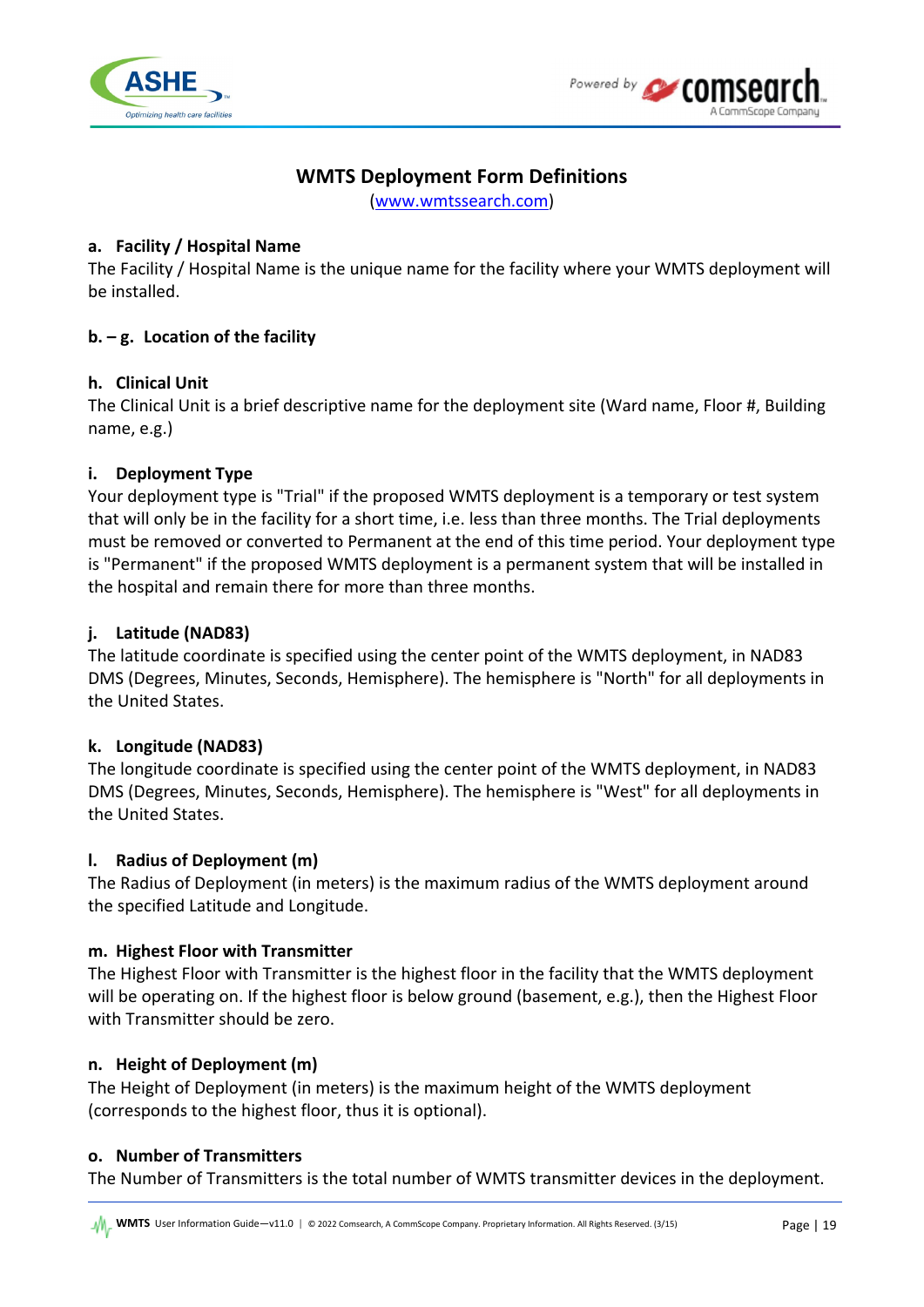



### **WMTS Deployment Form Definitions**

[\(www.wmtssearch.com\)](http://www.wmtssearch.com/)

### **p. Number of Access Points**

The Number of Access Points is the total number of WMTS fixed access points in the deployment.

#### **q. Equipment Manufacturer**

Your Equipment Manufacturer is the name of the company producing the WMTS transmitter.

#### **r. Equipment Model**

Your Equipment Model is the model name of the WMTS transmitter.

#### **s. Frequency Range (MHz)**

The Frequency Range (in MHz) is the operational range of frequencies that the WMTS equipment is using to transmit (or receive).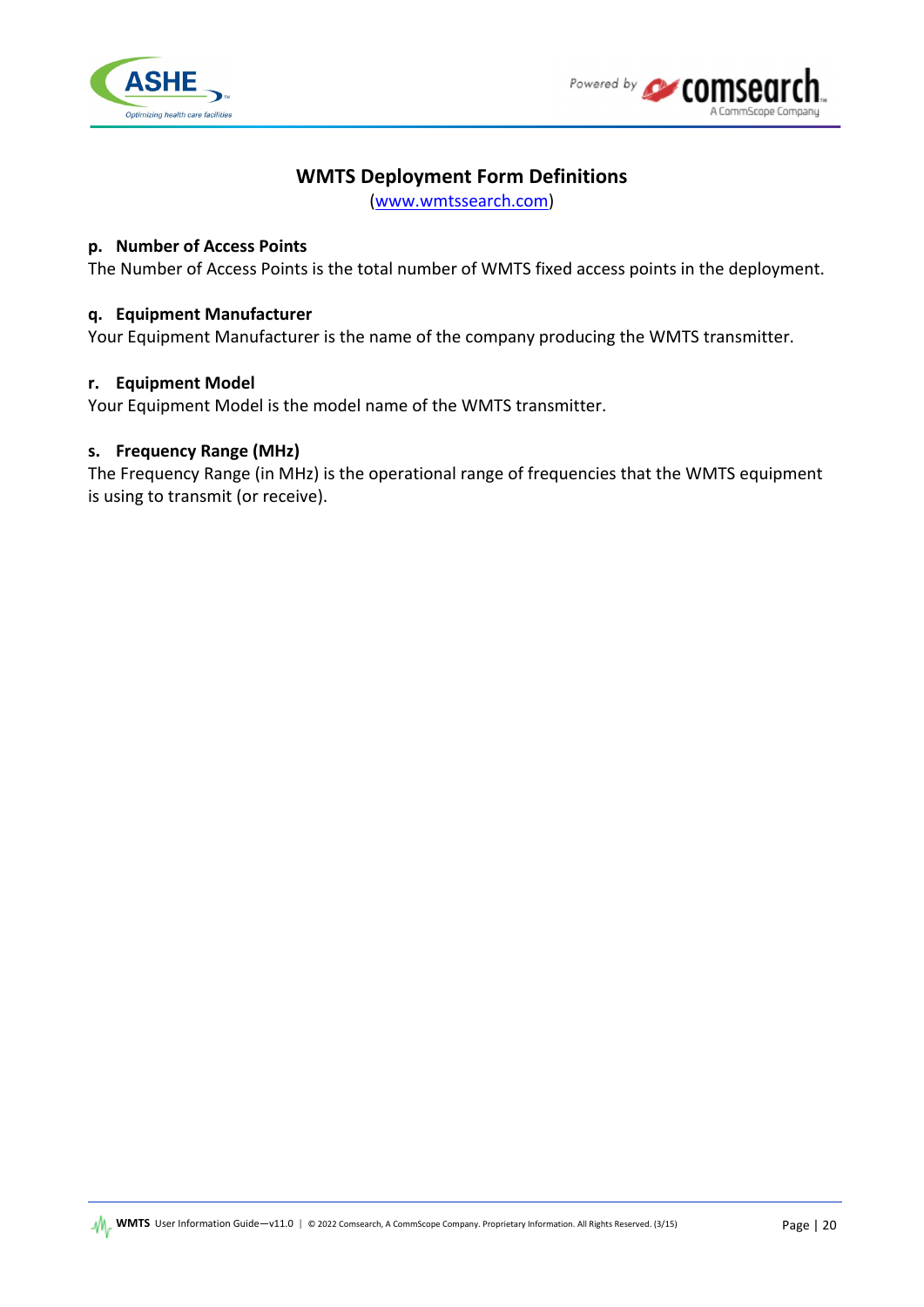

## <span id="page-20-0"></span>**8. Radio Astronomy**

The following table contains the location and protected radius of the co-channel radio astronomy sites.

| Radio Astronomy Sites (608 - 614 MHz) |                            |                            |                       |  |
|---------------------------------------|----------------------------|----------------------------|-----------------------|--|
| <b>Sites</b><br>$(13$ total)          | Latitude<br>(D-M-S: North) | Longitude<br>(D-M-S: West) | <b>Radius</b><br>(km) |  |
| Arecibo, PR                           | 18-20-38                   | 66-45-09                   | 80                    |  |
| Socorro, NM                           | 34-04-43                   | 107-37-04                  | 80                    |  |
| Green Bank, WV                        | 38-25-59                   | 79-50-23                   | 80                    |  |
| Pie Town, NM                          | 34-18-00                   | 108-07-00                  | 32                    |  |
| Kitt Peak, AZ                         | 31-57-00                   | 111-37-00                  | 32                    |  |
| Los Alamos, NM                        | 35-47-00                   | 106-15-00                  | 32                    |  |
| Fort Davis, TX                        | 30-38-00                   | 103-57-00                  | 32                    |  |
| North Liberty, IA                     | 41-46-00                   | 91-34-00                   | 32                    |  |
| Brewster, WA                          | 48-08-00                   | 119-41-00                  | 32                    |  |
| Owens Valley, CA                      | 37-14-00                   | 118-17-00                  | 32                    |  |
| Saint Croix, VI                       | 17-46-00                   | 64-35-00                   | 32                    |  |
| Mauna Kea, HI                         | 19-49-00                   | 155-28-00                  | 32                    |  |
| Hancock, NH                           | 42-56-00                   | 71-59-00                   | 32                    |  |